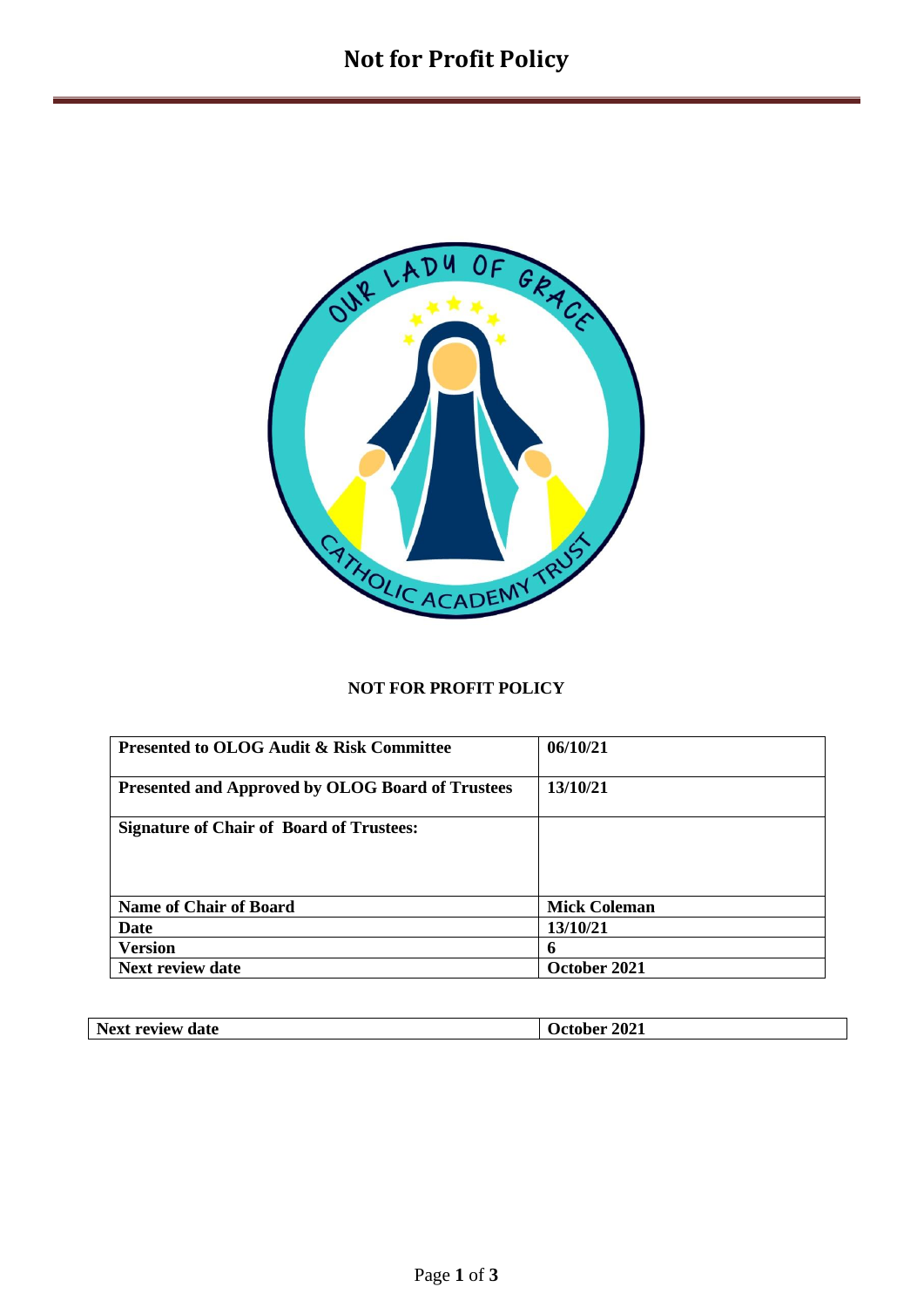This not for profit policy applies to contracts for goods and services agreed on or after 7 November 2013.

The Academy Trusts must **pay no more than 'cost'** for goods or services provided to it by the following persons ('services' do not include services provided under a contract of employment):

- any member or trustee of the academy trust;
- any individual or organisation **connected to** a member or trustee of the academy trust.

The 'at cost' requirement applies to contracts or goods and services from a related party exceeding £2,500, cumulatively, in any one financial year. For these purposes, where contract takes the trust's cumulative annual total with the related party beyond £2,500, the element above £2,500 must be at no more than cost.

In relation to organisations supplying legal advice or audit services to the academy trust, the 'at cost' requirements applies where the organisation's partner directly managing the service is a member or trustee of the trust but not in other cases for those organisations.

In relation to dioceses, the contributions made by an academy trust to its diocese for services it receives associated with securing the academy trust's religious character and ethos, which only the diocese can provide, are regarded as meeting the 'at cost' requirement.

For these purposes the following persons are **connected to** a member or trustee:

- a relative of the member or trustee. A relative is defined as a close member of the family, or member of the same household, who may be expected to influence, or be influenced by, the person. This includes, but may not be limited to, a child, parent, spouse or civil partner;
- an individual or organisation carrying on business in partnership with the member, trustee or a relative of the member or trustee;
- a company in which a member or the relative of a member (taken separately or together), and/or a trustee or the relative of a trustee (taken separately or together), holds more than 20% of the share capital or is entitled to exercise more than 20% of the voting power at any general meeting of that company
- an organisation which is **controlled by** a member or the relative of a member (acting separately or together), and/or a trustee or the relative of a trustee (acting separately or together). For these purposes an organisation is **controlled by** an individual or organisation if that individual or organisation is able to se;
- cure that the affairs of the body are conducted in accordance with the individual's or organisation's wishes;
- any individual or organisation that is given the right under the trust's articles of association to appoint a member or trustee of the academy trust; or anybody **related to** such individual or organisation;
- any individual or organisation recognised by the Secretary of State as a sponsor of the academy trust; or anybody **related to** such individual or organisation.

A body is **related to** another individual or organisation if it:

- is **controlled by** the individual or organisation;
- **controls** the organisation; or
- **is under common control** with the individual or organisation.

For these purposes **control** means:

- holding more than 20% of the share capital (or equivalent interest); or
- having the equivalent right to control management decisions with regard to the body; or
- having the right to appoint or remove a majority of the board or governing body.